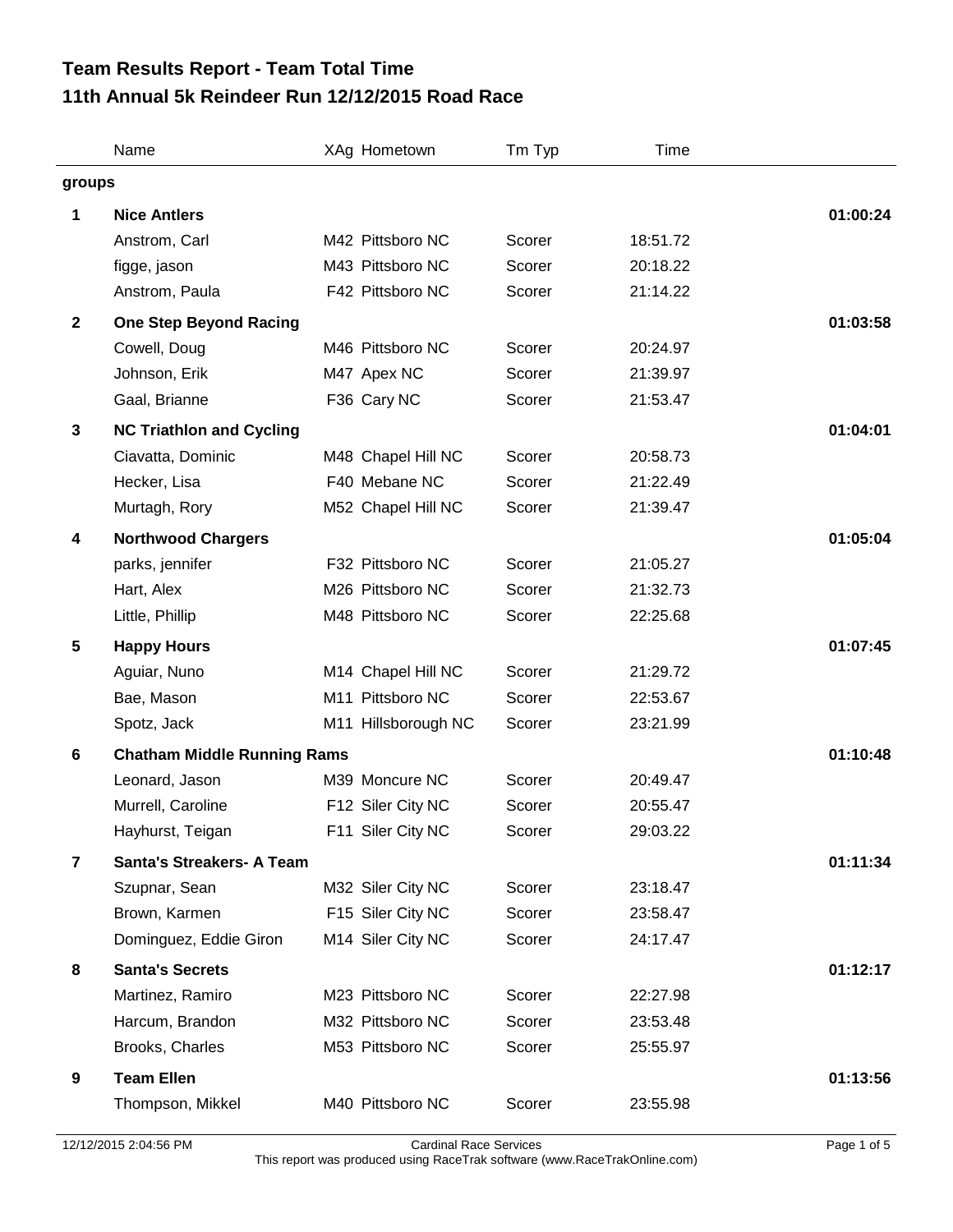|    | Name                             | XAg Hometown                      | Tm Typ | Time     |          |
|----|----------------------------------|-----------------------------------|--------|----------|----------|
|    | Thompson, Collin                 | M11 Pittsboro NC                  | Scorer | 24:57.72 |          |
|    | Thompson, Melanie                | F39 Pittsboro NC                  | Scorer | 25:02.22 |          |
| 10 | <b>Zimmerman Snowballs</b>       |                                   |        |          | 01:16:13 |
|    | Griffin, Noah                    | M13 Pittsboro NC                  | Scorer | 22:06.23 |          |
|    | Zimmerman, Keegan                | M13 Pittsboro NC                  | Scorer | 23:09.24 |          |
|    | Zimmerman, Mitchell              | M48 Pittsboro NC                  | Scorer | 30:57.49 |          |
| 11 | <b>Wildcats on the Run</b>       |                                   |        |          | 01:16:15 |
|    | Darnell, Ty                      | M28 Pittsboro NC                  | Scorer | 23:55.23 |          |
|    | Yell, Leslie Ann                 | F41 Pittsboro NC                  | Scorer | 24:32.09 |          |
|    | Walgate, Edward                  | M35 Pittsboro NC                  | Scorer | 27:47.98 |          |
| 12 | <b>Reindeer Running Rubini</b>   |                                   |        |          | 01:17:38 |
|    | Rubinas, Charles                 | M14 Pittsboro NC                  | Scorer | 22:05.47 |          |
|    | Rubinas, Pete                    | M40 Pittsboro NC                  | Scorer | 24:35.48 |          |
|    | Rubinas, Patrick                 | M12 Pittsboro NC                  | Scorer | 30:56.72 |          |
| 13 | <b>Santa's Streakers- B Team</b> |                                   |        |          | 01:17:47 |
|    | Aguilar, Jonathan                | M15 Siler City NC                 | Scorer | 25:16.48 |          |
|    | Court, Carlos Juez               | M17 Pittsboro NC                  | Scorer | 25:18.50 |          |
|    | Hedrick, Joanna                  | F52 Siler City NC                 | Scorer | 27:12.47 |          |
| 14 | <b>Sugar Plum Fairies</b>        |                                   |        |          | 01:18:35 |
|    | Scholle, Peter                   | M47 Chapel Hill NC                | Scorer | 23:33.73 |          |
|    | Atkins, Tim                      | M42 Chapel Hill NC                | Scorer | 24:24.18 |          |
|    | Donnell, Scott                   | M23 BURLINGTON NC                 | Scorer | 30:37.48 |          |
| 15 | <b>Jingle Bells</b>              |                                   |        |          | 01:19:03 |
|    | Gilliland, Jayden                | M12 Goldston NC                   | Scorer | 24:26.47 |          |
|    | Gaines, Luke                     | M8 Goldston NC                    | Scorer | 25:34.22 |          |
|    | Gilliland, Jacob                 | M9 Goldston NC                    | Scorer | 29:02.72 |          |
| 16 | <b>The Runnernauts</b>           |                                   |        |          | 01:20:21 |
|    | Hackney, Trevor                  | M19 Chapel Hill NC                | Scorer | 25:15.72 |          |
|    | Boone, Tony                      | M13 Chapel Hill NC                | Scorer | 25:49.22 |          |
|    | Merrill, Lauren                  | F19 Chapel Hill NC                | Scorer | 29:16.47 |          |
|    |                                  |                                   |        |          |          |
| 17 | <b>JSW Fabulous Five</b>         |                                   |        |          | 01:20:54 |
|    | Breedlove, Kristen               | F31 Goldston NC                   | Scorer | 23:29.41 |          |
|    | Chance, William                  | M53 asheboro NC<br>F32 Sanford NC | Scorer | 26:02.73 |          |
|    | Matthews, Shalon                 |                                   | Scorer | 31:22.22 |          |
| 18 | <b>The Golden Deers</b>          |                                   |        |          | 01:23:25 |
|    | Argila, Andrew                   | M14 Chapel Hill NC                | Scorer | 22:42.72 |          |
|    | Golden, Tony                     | M50 Chapel Hill NC                | Scorer | 29:23.22 |          |
|    | Golden, Sheryl                   | F41 Chapel Hill NC                | Scorer | 31:19.49 |          |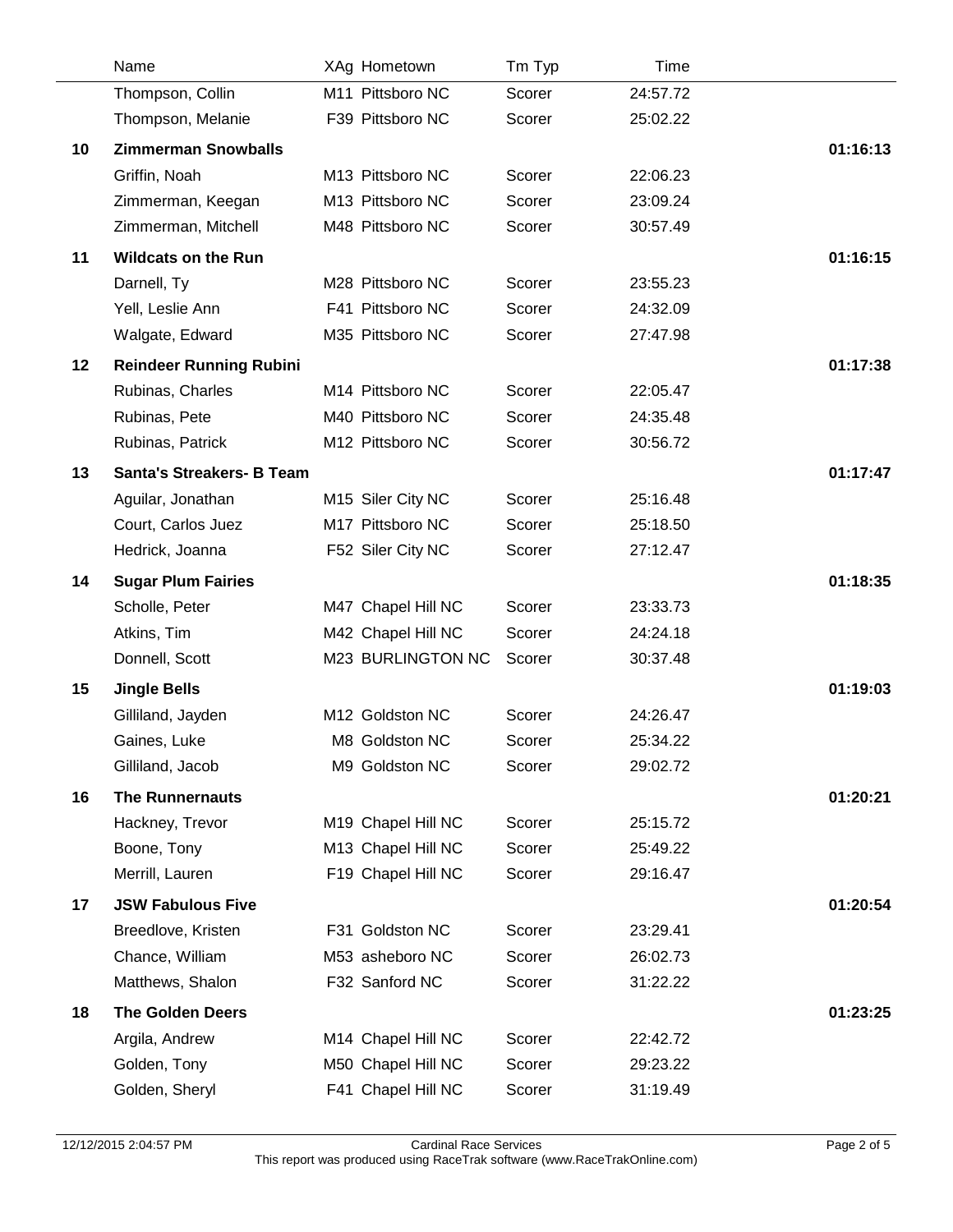| <b>Smells Like Team Spirit</b><br>19<br>M47 Pittsboro NC<br>Scorer<br>26:06.23<br>Johnson, Pete<br>Breito, Nathan<br>M33 Chapel Hill NC<br>Scorer<br>26:40.22<br>M20 BURLINGTON NC<br>33:19.72<br>Coble, Cody<br>Scorer<br>01:27:51<br>20<br><b>Prancers and Chalupa</b><br>Butalia, Nihal<br>M11 Pittsboro NC<br>Scorer<br>27:55.99<br>F14 Pittsboro NC<br>Butalia, Meera<br>Scorer<br>29:56.22<br>Hammond, Carolyn<br>F14 Pittsboro NC<br>Scorer<br>29:58.73<br><b>Tri-Fit Amy's Angels Men</b><br>21<br>Jordan, Billy<br>M31 Siler City NC<br>Scorer<br>29:35.72<br>M36 Siler City NC<br>29:42.22<br>Afonso, Frank<br>Scorer<br>M28 Ramseur NC<br>34:59.23<br>Scorer<br>Hall, Terry<br>22<br>Causey<br>M63<br>Scorer<br>Causey, John<br>29:14.97<br>M68 Sanford NC<br>Scorer<br>31:24.73<br>Causey, Bill<br>F39 Sanford NC<br>Watson, Jenny<br>Scorer<br>33:58.23<br>23<br><b>Polar Express</b><br>Derrick, Jackson<br>M8 Chapel Hill NC<br>Scorer<br>30:56.22<br>M36 Chapel Hill NC<br>31:00.22<br>Derrick, Jason<br>Scorer<br>Cooper, Katie<br>F36 Chapel Hill NC<br>Scorer<br>33:59.98<br>01:36:44<br>24<br><b>Tri-Fit Amy's Angels Women</b><br>Vernon, Angela<br>F35 Liberty NC<br>Scorer<br>30:20.98<br>James, Kathleen<br>F36 Siler City NC<br>Scorer<br>33:03.87<br>F21 Ramseur NC<br>Scorer<br>33:19.48<br>Elliott, Liza<br><b>Pfizer Bunsen Burners</b><br>01:38:08<br>25<br>Clayton, Abigail G.<br>F9 Sanford NC<br>Scorer<br>30:30.48<br>F51 Siler City NC<br>Scorer<br>32:14.73<br>Jaeger, Lynn<br>M41 Pittsboro NC<br>Scorer<br>Reese, Aaron<br>35:22.74<br>26<br><b>Siler City Elementary A</b><br>M47 Siler City NC<br>Scorer<br>Savage, Larry<br>20:06.98<br>Wentz, Chandler<br>F22 Raleigh NC<br>Scorer<br>29:06.49<br>Whitehead, Carson<br>M11 Ramseur NC<br>Scorer<br>51:32.23<br><b>Durham Dashers</b><br>27<br>Durham, Gracie<br>Scorer<br>F12 Apex NC<br>33:37.23<br>Durham, Peter<br>Scorer<br>M9 Apex NC<br>33:49.73<br>Durham, Emma<br>F13 Apex NC<br>Scorer<br>33:50.23<br>Doe A Deer<br>28 | Name | XAg Hometown | Tm Typ | Time |          |
|---------------------------------------------------------------------------------------------------------------------------------------------------------------------------------------------------------------------------------------------------------------------------------------------------------------------------------------------------------------------------------------------------------------------------------------------------------------------------------------------------------------------------------------------------------------------------------------------------------------------------------------------------------------------------------------------------------------------------------------------------------------------------------------------------------------------------------------------------------------------------------------------------------------------------------------------------------------------------------------------------------------------------------------------------------------------------------------------------------------------------------------------------------------------------------------------------------------------------------------------------------------------------------------------------------------------------------------------------------------------------------------------------------------------------------------------------------------------------------------------------------------------------------------------------------------------------------------------------------------------------------------------------------------------------------------------------------------------------------------------------------------------------------------------------------------------------------------------------------------------------------------------------------------------------------------------------------------------------------------------------------------------------|------|--------------|--------|------|----------|
|                                                                                                                                                                                                                                                                                                                                                                                                                                                                                                                                                                                                                                                                                                                                                                                                                                                                                                                                                                                                                                                                                                                                                                                                                                                                                                                                                                                                                                                                                                                                                                                                                                                                                                                                                                                                                                                                                                                                                                                                                           |      |              |        |      | 01:26:06 |
|                                                                                                                                                                                                                                                                                                                                                                                                                                                                                                                                                                                                                                                                                                                                                                                                                                                                                                                                                                                                                                                                                                                                                                                                                                                                                                                                                                                                                                                                                                                                                                                                                                                                                                                                                                                                                                                                                                                                                                                                                           |      |              |        |      |          |
|                                                                                                                                                                                                                                                                                                                                                                                                                                                                                                                                                                                                                                                                                                                                                                                                                                                                                                                                                                                                                                                                                                                                                                                                                                                                                                                                                                                                                                                                                                                                                                                                                                                                                                                                                                                                                                                                                                                                                                                                                           |      |              |        |      |          |
|                                                                                                                                                                                                                                                                                                                                                                                                                                                                                                                                                                                                                                                                                                                                                                                                                                                                                                                                                                                                                                                                                                                                                                                                                                                                                                                                                                                                                                                                                                                                                                                                                                                                                                                                                                                                                                                                                                                                                                                                                           |      |              |        |      |          |
|                                                                                                                                                                                                                                                                                                                                                                                                                                                                                                                                                                                                                                                                                                                                                                                                                                                                                                                                                                                                                                                                                                                                                                                                                                                                                                                                                                                                                                                                                                                                                                                                                                                                                                                                                                                                                                                                                                                                                                                                                           |      |              |        |      |          |
|                                                                                                                                                                                                                                                                                                                                                                                                                                                                                                                                                                                                                                                                                                                                                                                                                                                                                                                                                                                                                                                                                                                                                                                                                                                                                                                                                                                                                                                                                                                                                                                                                                                                                                                                                                                                                                                                                                                                                                                                                           |      |              |        |      |          |
|                                                                                                                                                                                                                                                                                                                                                                                                                                                                                                                                                                                                                                                                                                                                                                                                                                                                                                                                                                                                                                                                                                                                                                                                                                                                                                                                                                                                                                                                                                                                                                                                                                                                                                                                                                                                                                                                                                                                                                                                                           |      |              |        |      |          |
|                                                                                                                                                                                                                                                                                                                                                                                                                                                                                                                                                                                                                                                                                                                                                                                                                                                                                                                                                                                                                                                                                                                                                                                                                                                                                                                                                                                                                                                                                                                                                                                                                                                                                                                                                                                                                                                                                                                                                                                                                           |      |              |        |      |          |
|                                                                                                                                                                                                                                                                                                                                                                                                                                                                                                                                                                                                                                                                                                                                                                                                                                                                                                                                                                                                                                                                                                                                                                                                                                                                                                                                                                                                                                                                                                                                                                                                                                                                                                                                                                                                                                                                                                                                                                                                                           |      |              |        |      | 01:34:17 |
|                                                                                                                                                                                                                                                                                                                                                                                                                                                                                                                                                                                                                                                                                                                                                                                                                                                                                                                                                                                                                                                                                                                                                                                                                                                                                                                                                                                                                                                                                                                                                                                                                                                                                                                                                                                                                                                                                                                                                                                                                           |      |              |        |      |          |
|                                                                                                                                                                                                                                                                                                                                                                                                                                                                                                                                                                                                                                                                                                                                                                                                                                                                                                                                                                                                                                                                                                                                                                                                                                                                                                                                                                                                                                                                                                                                                                                                                                                                                                                                                                                                                                                                                                                                                                                                                           |      |              |        |      |          |
|                                                                                                                                                                                                                                                                                                                                                                                                                                                                                                                                                                                                                                                                                                                                                                                                                                                                                                                                                                                                                                                                                                                                                                                                                                                                                                                                                                                                                                                                                                                                                                                                                                                                                                                                                                                                                                                                                                                                                                                                                           |      |              |        |      |          |
|                                                                                                                                                                                                                                                                                                                                                                                                                                                                                                                                                                                                                                                                                                                                                                                                                                                                                                                                                                                                                                                                                                                                                                                                                                                                                                                                                                                                                                                                                                                                                                                                                                                                                                                                                                                                                                                                                                                                                                                                                           |      |              |        |      | 01:34:38 |
|                                                                                                                                                                                                                                                                                                                                                                                                                                                                                                                                                                                                                                                                                                                                                                                                                                                                                                                                                                                                                                                                                                                                                                                                                                                                                                                                                                                                                                                                                                                                                                                                                                                                                                                                                                                                                                                                                                                                                                                                                           |      |              |        |      |          |
|                                                                                                                                                                                                                                                                                                                                                                                                                                                                                                                                                                                                                                                                                                                                                                                                                                                                                                                                                                                                                                                                                                                                                                                                                                                                                                                                                                                                                                                                                                                                                                                                                                                                                                                                                                                                                                                                                                                                                                                                                           |      |              |        |      |          |
|                                                                                                                                                                                                                                                                                                                                                                                                                                                                                                                                                                                                                                                                                                                                                                                                                                                                                                                                                                                                                                                                                                                                                                                                                                                                                                                                                                                                                                                                                                                                                                                                                                                                                                                                                                                                                                                                                                                                                                                                                           |      |              |        |      |          |
|                                                                                                                                                                                                                                                                                                                                                                                                                                                                                                                                                                                                                                                                                                                                                                                                                                                                                                                                                                                                                                                                                                                                                                                                                                                                                                                                                                                                                                                                                                                                                                                                                                                                                                                                                                                                                                                                                                                                                                                                                           |      |              |        |      | 01:35:56 |
|                                                                                                                                                                                                                                                                                                                                                                                                                                                                                                                                                                                                                                                                                                                                                                                                                                                                                                                                                                                                                                                                                                                                                                                                                                                                                                                                                                                                                                                                                                                                                                                                                                                                                                                                                                                                                                                                                                                                                                                                                           |      |              |        |      |          |
|                                                                                                                                                                                                                                                                                                                                                                                                                                                                                                                                                                                                                                                                                                                                                                                                                                                                                                                                                                                                                                                                                                                                                                                                                                                                                                                                                                                                                                                                                                                                                                                                                                                                                                                                                                                                                                                                                                                                                                                                                           |      |              |        |      |          |
|                                                                                                                                                                                                                                                                                                                                                                                                                                                                                                                                                                                                                                                                                                                                                                                                                                                                                                                                                                                                                                                                                                                                                                                                                                                                                                                                                                                                                                                                                                                                                                                                                                                                                                                                                                                                                                                                                                                                                                                                                           |      |              |        |      |          |
|                                                                                                                                                                                                                                                                                                                                                                                                                                                                                                                                                                                                                                                                                                                                                                                                                                                                                                                                                                                                                                                                                                                                                                                                                                                                                                                                                                                                                                                                                                                                                                                                                                                                                                                                                                                                                                                                                                                                                                                                                           |      |              |        |      |          |
|                                                                                                                                                                                                                                                                                                                                                                                                                                                                                                                                                                                                                                                                                                                                                                                                                                                                                                                                                                                                                                                                                                                                                                                                                                                                                                                                                                                                                                                                                                                                                                                                                                                                                                                                                                                                                                                                                                                                                                                                                           |      |              |        |      |          |
|                                                                                                                                                                                                                                                                                                                                                                                                                                                                                                                                                                                                                                                                                                                                                                                                                                                                                                                                                                                                                                                                                                                                                                                                                                                                                                                                                                                                                                                                                                                                                                                                                                                                                                                                                                                                                                                                                                                                                                                                                           |      |              |        |      |          |
|                                                                                                                                                                                                                                                                                                                                                                                                                                                                                                                                                                                                                                                                                                                                                                                                                                                                                                                                                                                                                                                                                                                                                                                                                                                                                                                                                                                                                                                                                                                                                                                                                                                                                                                                                                                                                                                                                                                                                                                                                           |      |              |        |      |          |
|                                                                                                                                                                                                                                                                                                                                                                                                                                                                                                                                                                                                                                                                                                                                                                                                                                                                                                                                                                                                                                                                                                                                                                                                                                                                                                                                                                                                                                                                                                                                                                                                                                                                                                                                                                                                                                                                                                                                                                                                                           |      |              |        |      |          |
|                                                                                                                                                                                                                                                                                                                                                                                                                                                                                                                                                                                                                                                                                                                                                                                                                                                                                                                                                                                                                                                                                                                                                                                                                                                                                                                                                                                                                                                                                                                                                                                                                                                                                                                                                                                                                                                                                                                                                                                                                           |      |              |        |      |          |
|                                                                                                                                                                                                                                                                                                                                                                                                                                                                                                                                                                                                                                                                                                                                                                                                                                                                                                                                                                                                                                                                                                                                                                                                                                                                                                                                                                                                                                                                                                                                                                                                                                                                                                                                                                                                                                                                                                                                                                                                                           |      |              |        |      |          |
|                                                                                                                                                                                                                                                                                                                                                                                                                                                                                                                                                                                                                                                                                                                                                                                                                                                                                                                                                                                                                                                                                                                                                                                                                                                                                                                                                                                                                                                                                                                                                                                                                                                                                                                                                                                                                                                                                                                                                                                                                           |      |              |        |      |          |
|                                                                                                                                                                                                                                                                                                                                                                                                                                                                                                                                                                                                                                                                                                                                                                                                                                                                                                                                                                                                                                                                                                                                                                                                                                                                                                                                                                                                                                                                                                                                                                                                                                                                                                                                                                                                                                                                                                                                                                                                                           |      |              |        |      | 01:40:46 |
|                                                                                                                                                                                                                                                                                                                                                                                                                                                                                                                                                                                                                                                                                                                                                                                                                                                                                                                                                                                                                                                                                                                                                                                                                                                                                                                                                                                                                                                                                                                                                                                                                                                                                                                                                                                                                                                                                                                                                                                                                           |      |              |        |      |          |
|                                                                                                                                                                                                                                                                                                                                                                                                                                                                                                                                                                                                                                                                                                                                                                                                                                                                                                                                                                                                                                                                                                                                                                                                                                                                                                                                                                                                                                                                                                                                                                                                                                                                                                                                                                                                                                                                                                                                                                                                                           |      |              |        |      |          |
|                                                                                                                                                                                                                                                                                                                                                                                                                                                                                                                                                                                                                                                                                                                                                                                                                                                                                                                                                                                                                                                                                                                                                                                                                                                                                                                                                                                                                                                                                                                                                                                                                                                                                                                                                                                                                                                                                                                                                                                                                           |      |              |        |      |          |
|                                                                                                                                                                                                                                                                                                                                                                                                                                                                                                                                                                                                                                                                                                                                                                                                                                                                                                                                                                                                                                                                                                                                                                                                                                                                                                                                                                                                                                                                                                                                                                                                                                                                                                                                                                                                                                                                                                                                                                                                                           |      |              |        |      | 01:41:17 |
|                                                                                                                                                                                                                                                                                                                                                                                                                                                                                                                                                                                                                                                                                                                                                                                                                                                                                                                                                                                                                                                                                                                                                                                                                                                                                                                                                                                                                                                                                                                                                                                                                                                                                                                                                                                                                                                                                                                                                                                                                           |      |              |        |      |          |
|                                                                                                                                                                                                                                                                                                                                                                                                                                                                                                                                                                                                                                                                                                                                                                                                                                                                                                                                                                                                                                                                                                                                                                                                                                                                                                                                                                                                                                                                                                                                                                                                                                                                                                                                                                                                                                                                                                                                                                                                                           |      |              |        |      |          |
|                                                                                                                                                                                                                                                                                                                                                                                                                                                                                                                                                                                                                                                                                                                                                                                                                                                                                                                                                                                                                                                                                                                                                                                                                                                                                                                                                                                                                                                                                                                                                                                                                                                                                                                                                                                                                                                                                                                                                                                                                           |      |              |        |      |          |
|                                                                                                                                                                                                                                                                                                                                                                                                                                                                                                                                                                                                                                                                                                                                                                                                                                                                                                                                                                                                                                                                                                                                                                                                                                                                                                                                                                                                                                                                                                                                                                                                                                                                                                                                                                                                                                                                                                                                                                                                                           |      |              |        |      | 01:42:17 |
| F14 Chapel Hill NC<br>Scorer<br>Nash, Jessica<br>33:52.48                                                                                                                                                                                                                                                                                                                                                                                                                                                                                                                                                                                                                                                                                                                                                                                                                                                                                                                                                                                                                                                                                                                                                                                                                                                                                                                                                                                                                                                                                                                                                                                                                                                                                                                                                                                                                                                                                                                                                                 |      |              |        |      |          |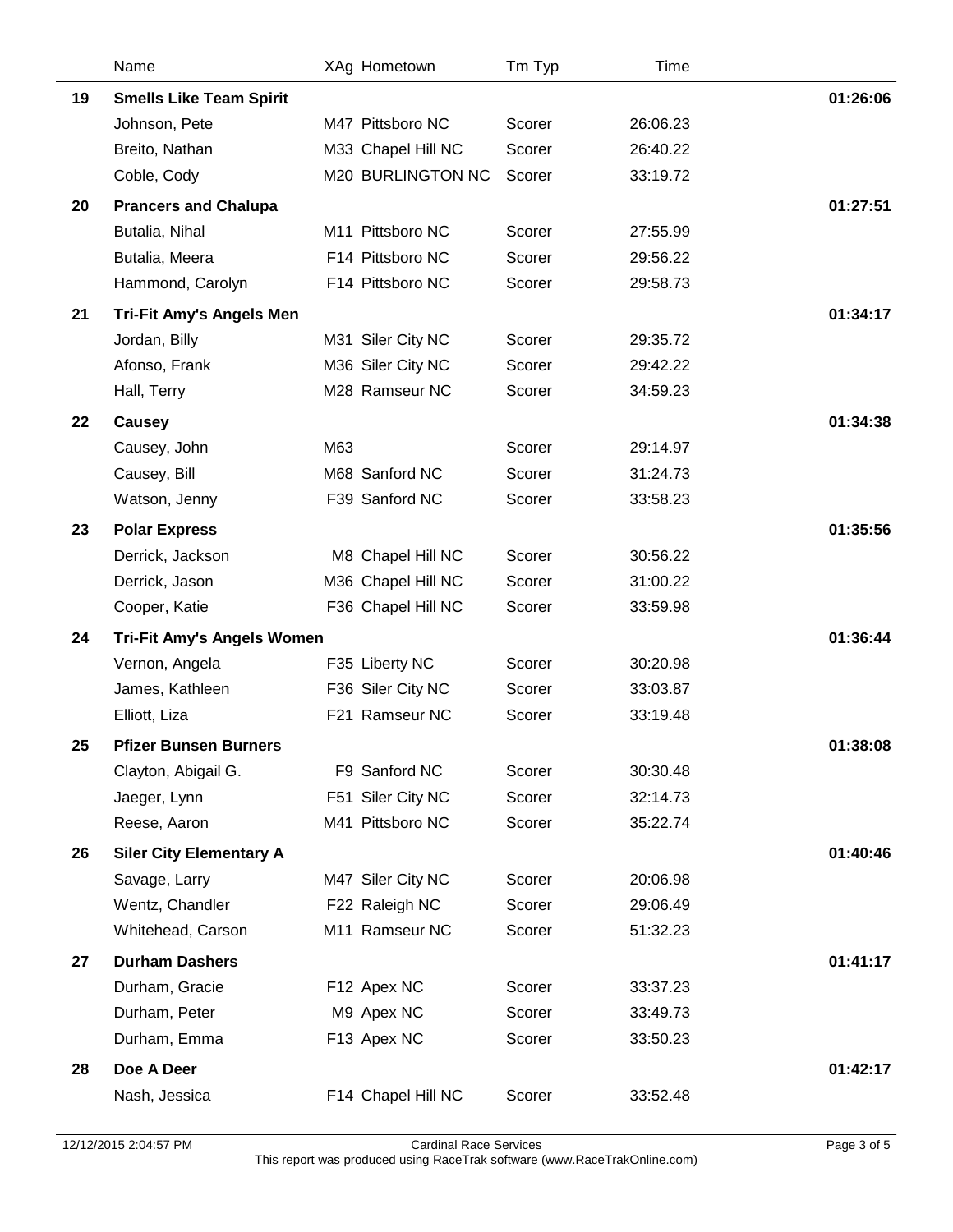|    | Name                                | XAg Hometown         | Tm Typ | Time     |          |
|----|-------------------------------------|----------------------|--------|----------|----------|
|    | Hawes, LaDeane                      | F51 Chapel Hill NC   | Scorer | 33:53.48 |          |
|    | Nash, Elizabeth                     | F14 Chapel Hill NC   | Scorer | 34:31.49 |          |
| 29 | <b>Team Oatmeal Porter</b>          |                      |        |          | 01:43:43 |
|    | Horne, Sophie                       | F11 Pittsboro NC     | Scorer | 32:04.98 |          |
|    | Horne, Paul                         | M44 Pittsboro NC     | Scorer | 32:51.43 |          |
|    | Lassiter, Maya                      | F44 Pittsboro NC     | Scorer | 38:46.24 |          |
| 30 | <b>Vista Sisters</b>                |                      |        |          | 01:45:18 |
|    | Dyment, Lisa                        | F43 Pittsboro NC     | Scorer | 33:18.97 |          |
|    | Vanhoy, Sue                         | F56 Pittsboro NC     | Scorer | 33:19.22 |          |
|    | Lane, Kelly                         | F41 Pittsboro NC     | Scorer | 38:39.98 |          |
| 31 | <b>Festive Failure Monkeys</b>      |                      |        |          | 01:45:59 |
|    | Libby, Taylor                       | F33 Carrboro NC      | Scorer | 30:49.73 |          |
|    | Lewis, Kristen                      | F30 Chapel Hill NC   | Scorer | 35:24.72 |          |
|    | Sevelovitz, Stephanie               | F31 Chapel Hill NC   | Scorer | 39:44.22 |          |
| 32 | <b>Frostyflakes</b>                 |                      |        |          | 01:48:22 |
|    | Hart, Libby                         | F48 Pittsboro NC     | Scorer | 34:49.97 |          |
|    | Frost, Betsy                        | F46 Pittsboro NC     | Scorer | 36:01.98 |          |
|    | Frost, Olivia                       | F15 Pittsboro NC     | Scorer | 37:30.47 |          |
| 33 | <b>Rudolph the Red Nose Runners</b> |                      |        |          | 01:52:57 |
|    | English, Brooke                     | F26 Goldston NC      | Scorer | 35:32.98 |          |
|    | Fox, Jessie                         | F21 Goldston NC      | Scorer | 35:34.37 |          |
|    | Gunter, Lindsay                     | F19 Goldston NC      | Scorer | 41:49.98 |          |
| 34 | <b>Rocking Reindeers</b>            |                      |        |          | 01:55:05 |
|    | Montilla, Vanessa                   | F33 Siler City NC    | Scorer | 35:34.98 |          |
|    | Yllaramendy, Lorenia                | F36 Siler City NC    | Scorer | 39:44.99 |          |
|    | Ford, Jenne                         | F32 Franklinville NC | Scorer | 39:45.23 |          |
| 35 | <b>Santa's Helpers</b>              |                      |        |          | 01:59:16 |
|    | LEMONS, BUDDY                       | M59 Siler City NC    | Scorer | 34:54.14 |          |
|    | Hamilton, Samantha                  | F32 Staley NC        | Scorer | 38:14.50 |          |
|    | Lemons, Jessie                      | F36 Siler City NC    | Scorer | 46:07.22 |          |
| 36 | <b>WSSU RAMS</b>                    |                      |        |          | 02:03:21 |
|    | HANEY, CLE                          | M50 Holly Springs NC | Scorer | 28:17.98 |          |
|    | Smith, Serena                       | F46 Cary NC          | Scorer | 44:53.48 |          |
|    | Elliott, Tiffany                    | F43 DURHAM NC        | Scorer | 50:09.23 |          |
| 37 | <b>Megginson Milers</b>             |                      |        |          | 02:10:27 |
|    | Megginson, Calvin                   | M25 Pittsboro NC     | Scorer | 26:17.72 |          |
|    | Megginson, Keith                    | M64 Pittsboro NC     | Scorer | 52:03.72 |          |
|    | Megginson, Melissa                  | F28 Durham NC        | Scorer | 52:05.24 |          |

 $\overline{a}$